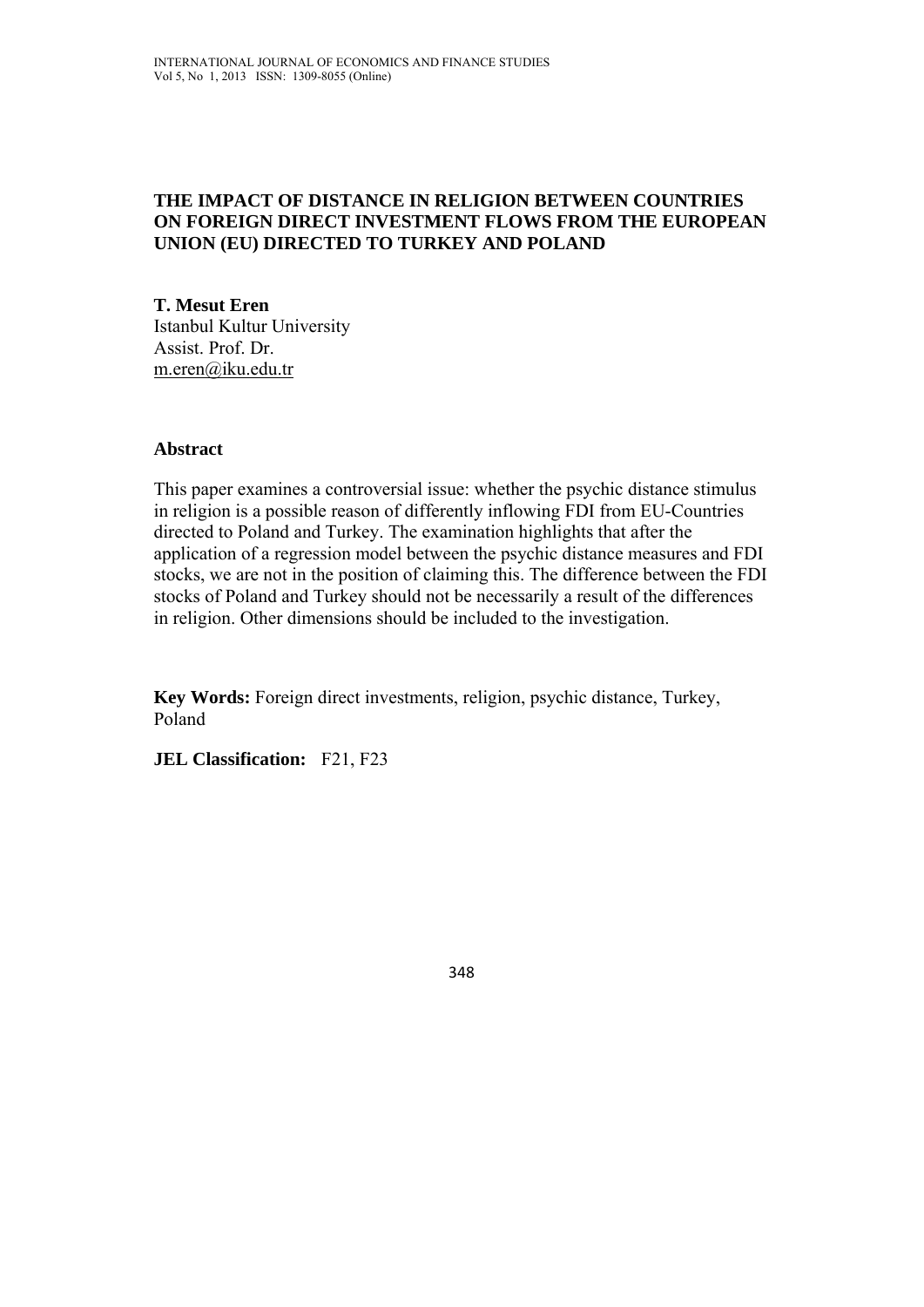# **1. INTRODUCTION**

The purpose of this paper is to analyze the influence of religion dimension as a cultural distance on foreign direct investment (FDI) incoming from the European Union (EU) directed to Turkey and Poland until the end of 2011.

## **2. LITERATURE REVIEW**

Psychic Distance was initially used by Beckermann in 1956 in his expedition of the importance of distance in determining the structure of Western European Trade. Johanson and Vahlne (1977) described Psychic distance by quoting the Uppsala School, as the sum of factors preventing the flow of information from and to the market. Examples are differences in language, education, business practices, culture, and industrial development.

Hofstede (1980) described distances between countries according to the specific differences in national cultures. Kogut and Singh (1988) developed an index for examining the similarities of cultural distance with psychic distance used by Uppsala school.

O'Grady and Lane (1996) proposed modifications to concept and measurement of psychic distance stimuli. They used the experiences of Canadian retailers entering United States as a close country to examine psychic distance concept in greater detail. The greater the cultural distance between the home and the foreign market, the greater is the psychic distance, thus the cultural distance is one of the most important determinant of psychic distance. Sousa and Bradley (2006) Dow and Karunaratna (2006) advanced new instrument in measuring psychic distance stimuli like levels of education, democracy and religion instead of Hofstede's composite scale of cultural dimension.

Håkanson and Ambos (2010) demonstrated by means of a survey that perceived psychic distance is influenced by a complex array of factors and cannot reliably be approximated by cultural distance alone.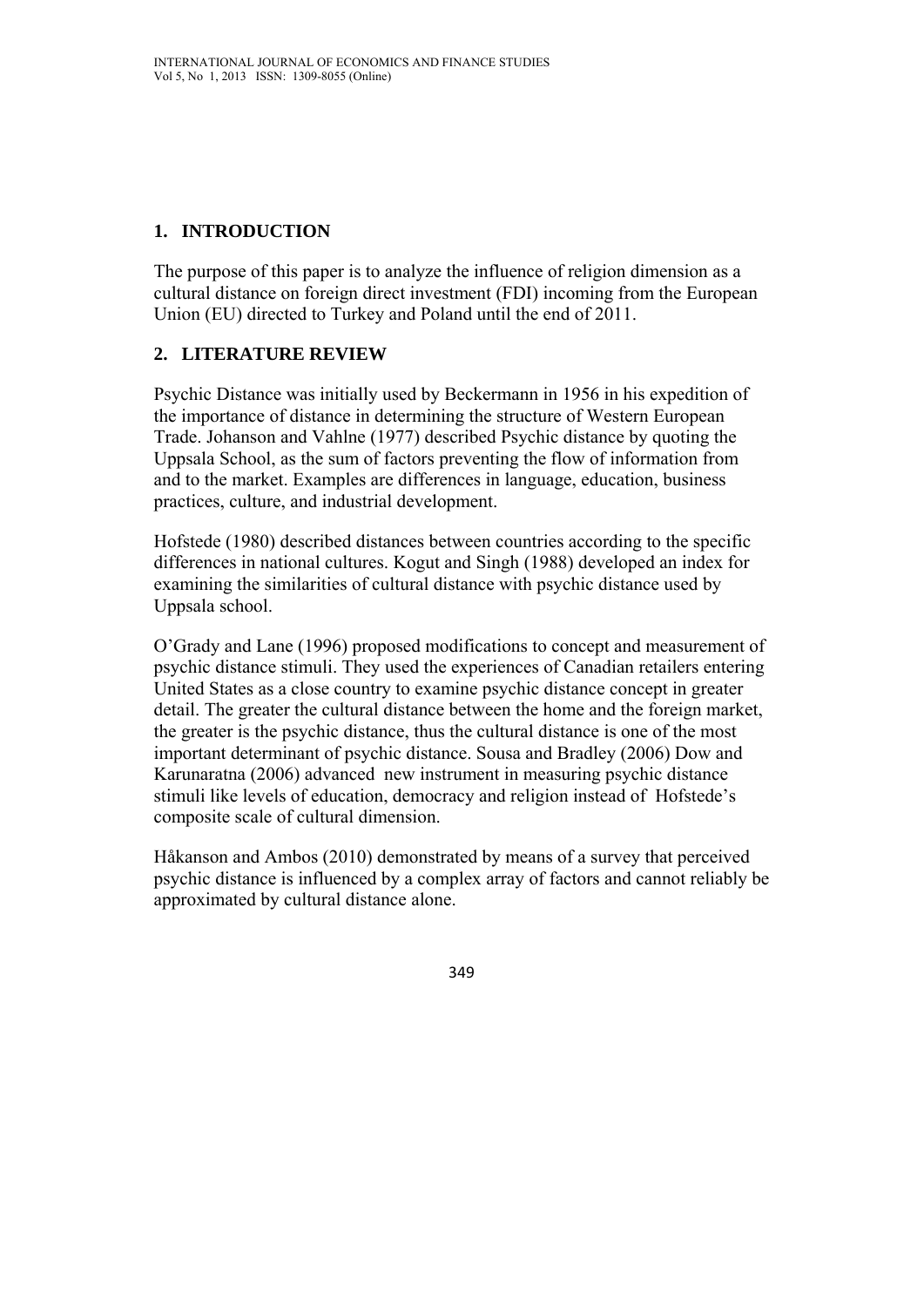Magnusson and Boyle (2009) tried to prove that significant psychic distance will be detrimental to the relationship in its early stages, where it may serve as an asset in later stages of the relationship.

Dow and Ferencikova (2010) extend the generalizability of the Dow and Karunaratna (2006) scales and support it as a significant predictor of FDI market selection and performance.

Tung and Verbeke (2010) claimed that some cultural distance dimensions and related scores for distance measures actually are affected by intra-national location elements. They also claim that cultural dimensions and measures do not fully capture psychic distance, which is really the key parameter affecting many managerial choices in an IB context.

Several other authors claim that cultural psychic distance is a more broader concept than cultural distance and that additional factors must be included in the analysis such as education Doytch and Eren (2012), industrial development and political systems, in order to be able to correctly understand it (Shenkar, 2001; Evans and Mavondo, 2002).

Finally, differences in religion may also be a source of uncertainty and transaction costs, since religion not only has an impact on economic growth (Barro and McCleary 2003) but can also be considered one of the principal sources of conflict (Triandis 2000). Religion also plays an undeniable critical role in the way in which a society communicates and interacts and even what kinds of behavior is desirable or tolerable (Shenkar 2001; Dow and Karunaratna 2006), thereby affecting firm's investment decisions (Martin et al. 2013). Therefore, I propose the following hypotheses:

H1: "The greater the psychic distance in religion between investor countries and Turkey, the lower the FDI flows".

H2: "The lower the psychic distance in religion between investor countries and Poland, the higher the FDI flows

### **3. DATA AND THE MODEL**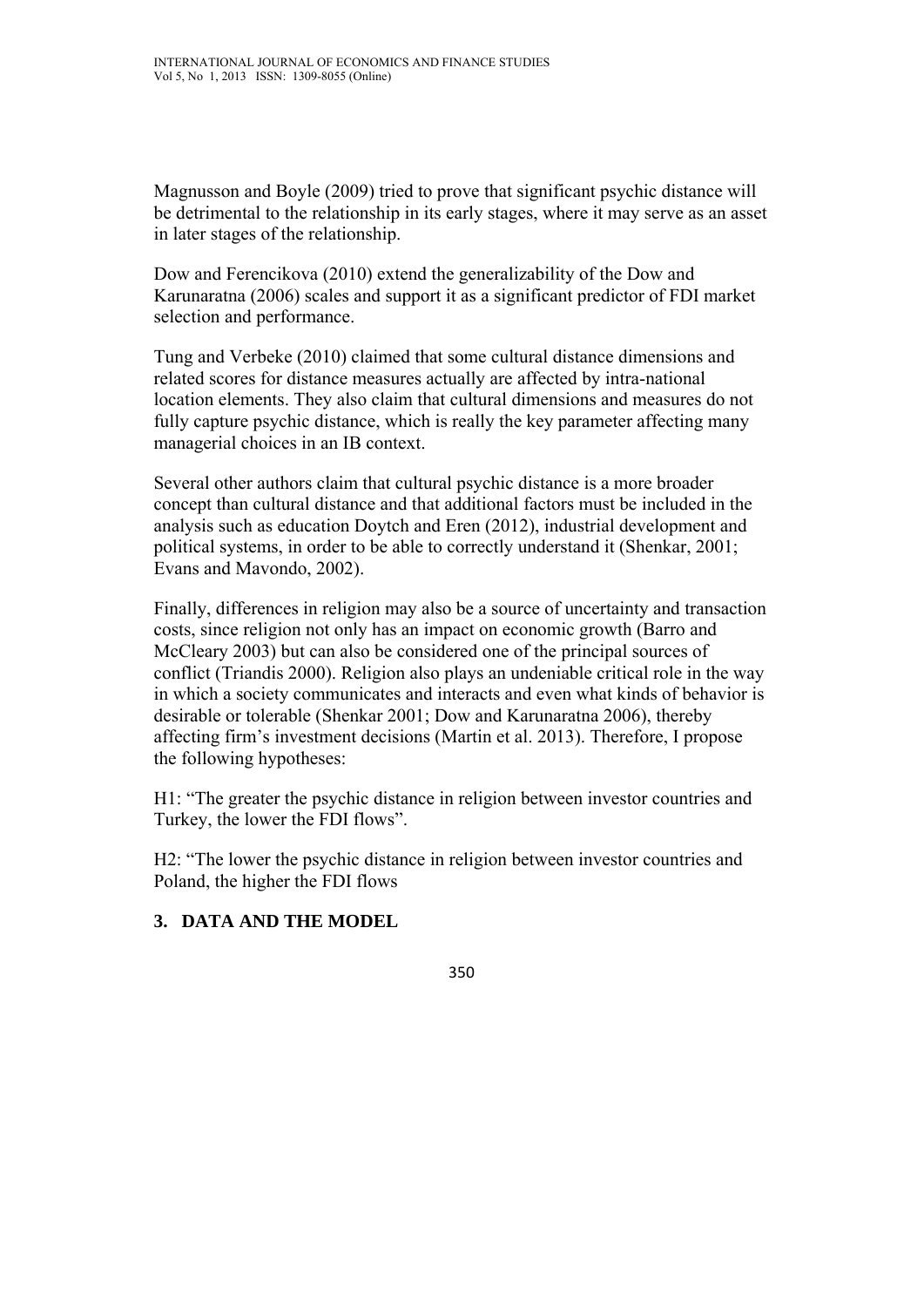In this section, I sketch a simple regression model to examine the effect of homecountry religion on incoming FDI. Dependent variable is bilateral foreign direct investment stocks by the end of 2011, from 25 countries of EU (Except Malta and Cyprus) to Poland on one dataset and to Turkey on the other dataset. The religion dimension is calculated through 5 point scales developed by Dow, focused on differences between the dominant religion of any two countries, and the bilateral influence of each country's dominant religion on the other one. (See Dow 2011) Given limitations of space, the model makes a number of simplifying assumptions that produce a world where Poland and Turkey differ merely in their religion compared to the investing countries from the EU.

## **4. ANALYSIS**

Building on the provided description of cultural distance, most studies have traditionally claimed that risk and transaction costs are increased by difficulties in learning about the host market and the higher possibility of erroneously understanding its specific idiosyncrasies and environment. A foreign investor should be familiar to some extent, with the pattern of beliefs and perceptions, attitudes, self-definitions, country specific ethic norms, values, horizontal and vertical relations in the society, and finally business habits that comprise cultural characteristics of a country. Otherwise, it is likely that greater cultural distance between investing countries and host countries will reduce the intensity of investment between them.

Since the dissimilarities between host countries and investing countries influence the location decisions of foreign investors; we can postulate that cultural similarities encourage FDI. Investments in countries with similar cultural identities will be preferred over those in other countries with dissimilar cultures. The effects of home country characteristics on location decisions of foreign investors can be inspected through the examination of FDI in target countries.

This article analyses one issue: the role of psychic distance in religion, one of the main components of host country characteristics as determinants of foreign direct investments that has so far not received much attention in literature. The impact of religion on foreign direct investments originating from EU-countries directed to Poland, as well as to Turkey. Contrary to Turkey, Poland belongs to the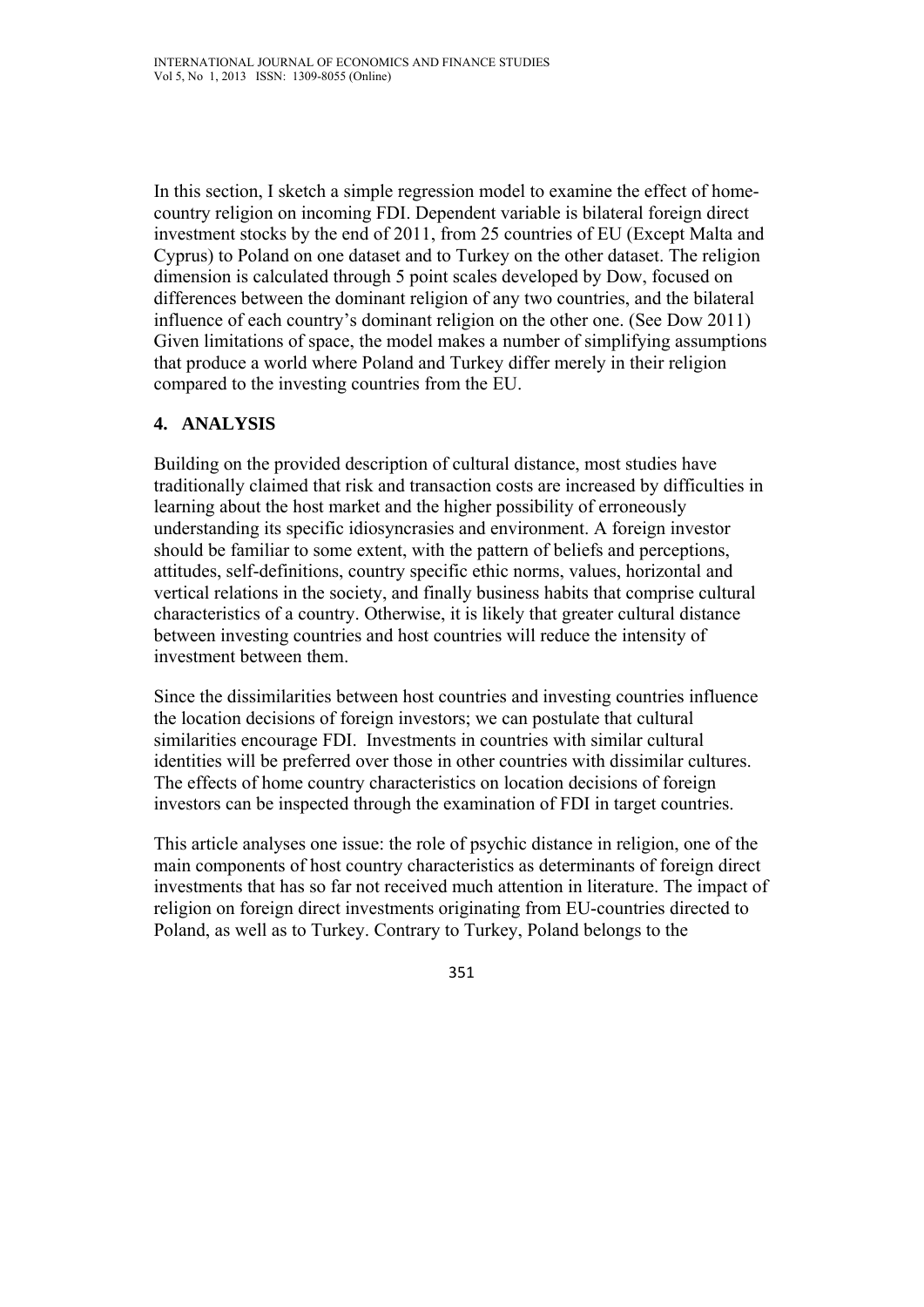mainstream religion, same religion family with all other EU-Countries. Theoretically an investor from an EU-Country would face acquainted environment in Poland. For that investor, doing business in Poland should be easier than doing business in Turkey. We can pick that from the following figures, since as of 2011, the accumulated amount of inward FDI of Turkey was 139 billion USD, during Poland's FDI stock was 198 billion USD at the same time.

### **5. RESULTS AND CONCLUSION**

Although the coefficients of the psychic distance dimensions in religion is negative and not significant, it is not easy to predict whether the psychic distance in religion between investing countries and host countries plays a relevant role in incoming FDI, so we cannot validate or reject Hypothesis 1, and Hypotheses 2 due to the low  $R^2$  values. So to conclude we can claim that after testing the hypotheses we can claim that the differences in the level of incoming FDI to Poland and Turkey from the EU-Countries, it does not necessarily stem from the psychic distance in religion. There must be other factors that influence the volume of incoming FDI from country to country differently.

# **BIBLIOGRAPHY**

Beckermann, W., (1956), "Distance and the Pattern of Intra-European Trade." Review of Economics and Statistics, Vol. 28, no. 1: 31-40.

Barro, Robert J., and Rachel M. McCleary, (2003). "Religion and economic growth across countries." American Sociological Review, Vol. 68, No. 5, pp. 760- 781.

Dow, Douglas, (2000), "A note on psychic distance and export market selection." Journal of International Marketing, Vol. 8, no. 1, pp. 51–64.

Dow, Douglas, (2011). Web-pages on the research of Prof. Douglas Dow. http://www.mbs.edu/home/dow/research (accessed 03/16/2011).

Dow, Douglas. and Amal Karunaratna, (2006), "Developing a Multidimensional Instrument to Measure Psychic Distance Stimuli." Journal of International Business Studies, Vol. 37, no.5, pp. 575-577.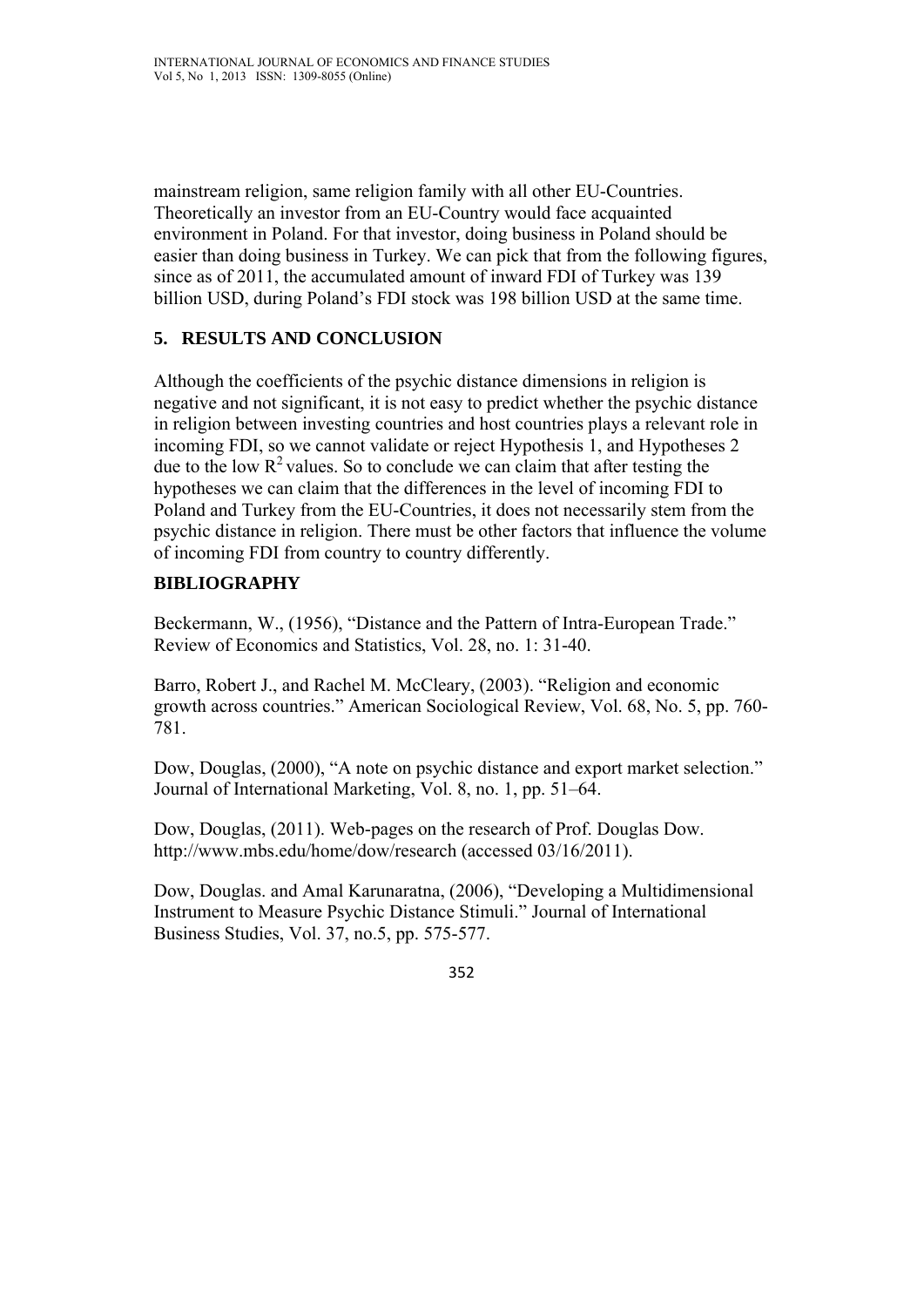Dow, Douglas, and Jorma Larimo, (2009), "Challenging the Conceptualization and Measurement of Distance and International Experience in Entry Mode Choice Research". Journal of International Marketing, Vol. 17, no. 2, pp. 74-98.

Dow, Douglas, and Sonia Ferencikova, (2010), "More than just national cultural distance: Testing new distance scales on FDI in Slovakia." International Business Review, Vol. 19, no. 1, pp. 46–58.

Doytch, Nadia, and Mesut T. Eren, (2012). "Institutional Determinants of Sectoral FDI in Eastern European and Central Asian Countries: The Role of Investment Climate and Democracy." Emerging Markets Finance & Trade, Vol. 48, Supplement No. 4, pp. 15–32.

Evans, Jody, and Felix T. Mavondo, (2002). "Psychic distance and organizational performance: An empirical examination of international retailing operations." Journal of International Business Studies, Vol. 33, No. 3, pp. 515–532.

Håkanson, Lars, and Ambos Björn, (2010), "The Antecedents of Psychic Distance." Journal of International Management, Vol. 16, No.3, pp. 195-210.

Hofstede, Geert, (1980), Cultural consequences: International differences in work related values. Beverly Hills: Sage Publications.

Jimenez, Alfredo; Durán, Juan José; and de la Fuente, Juan Manuel. (2013a). "The role of psychic distance stimuli on the East-West FDI location structure in the EU. Evidence from Spanish MNEs." Journal for East European Management Studies. Forthcoming.

Jimenez, A. Palmero; Carmen and Jimenez, Juan Alfredo. (2013b). "FDI flows from the South to the East of the EU: Dissecting the different effects of psychic distance stimuli." European Journal of International Management. Forthcoming.

Johanson, Jan, and Jan-Erik Vahlne, (1977), "The internationalization Process of a Firm-A Model of Knowledge Development and Increasing Foreign Commitments." Journal of International Business Studies, Vol. 8, No. 1, pp. 23- 32.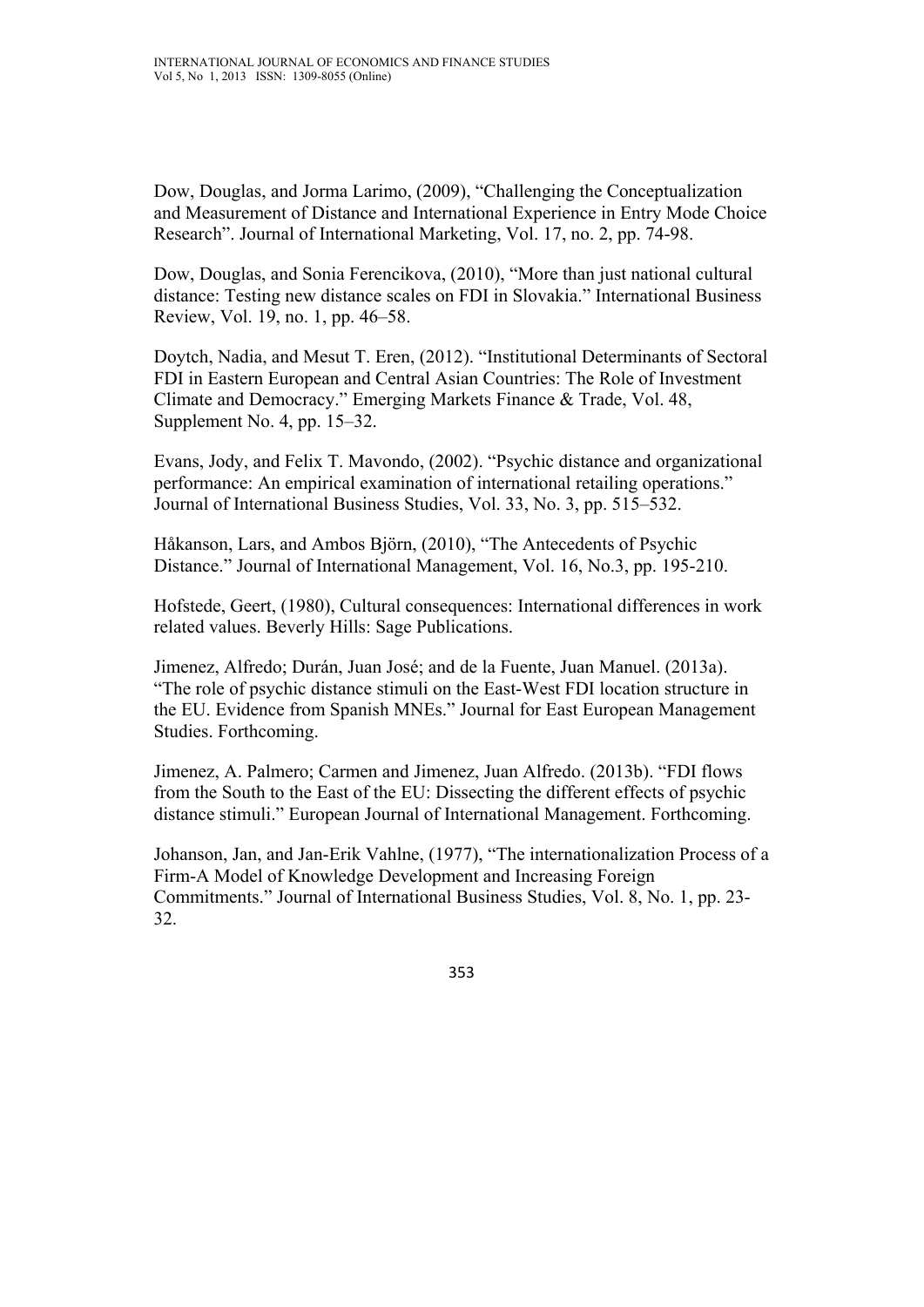Kogut, Bruce, and Harbir Singh, (1988), "The effect of national culture on the choice of entry mode." Journal of International Business Studies, Vol. 19, No.3, pp. 411–432.

O'Grady, Shawna, and Henry W. Lane, (1996), "The psychic distance paradox." Journal of International Business Studies, Vol. 27, No.2, pp. 309–333.

Shenkar, Oded, (2001). "Cultural Distance Revisited: Towards a More Rigorous Conceptualization and Measurement of Cultural Differences." Journal of International Business Studies, Vol. 32, No. 3, pp. 519-536.

Sousa, Carlos.M.P, and Frank Bradley, (2006), "Cultural distance and psychic distance: Two peas in a pod?" Journal of International Marketing, Vol. 14, No. 1, pp. 49–70.

Triandis, Henry C., (2000), "Culture and conflict." International Journal of Psychology, Vol. 35, No. 2, pp. 145-152.

Tung, Rosalie L., and Alan Verbeke, (2010), "Beyond Hofstede and GLOBE: Improving the quality of cross-cultural research." Journal of International Business Studies, Vol. 41, No. 8, pp. 1259-1274.

Turkstat: Turkish Statistical Institute, www.turkstat.gov.tr, (accessed February 12, 2013).

World Development Indicators, World Bank (2012), http://data.worldbank.org/data-catalog/GDP-ranking-table (accessed February 12, 2013).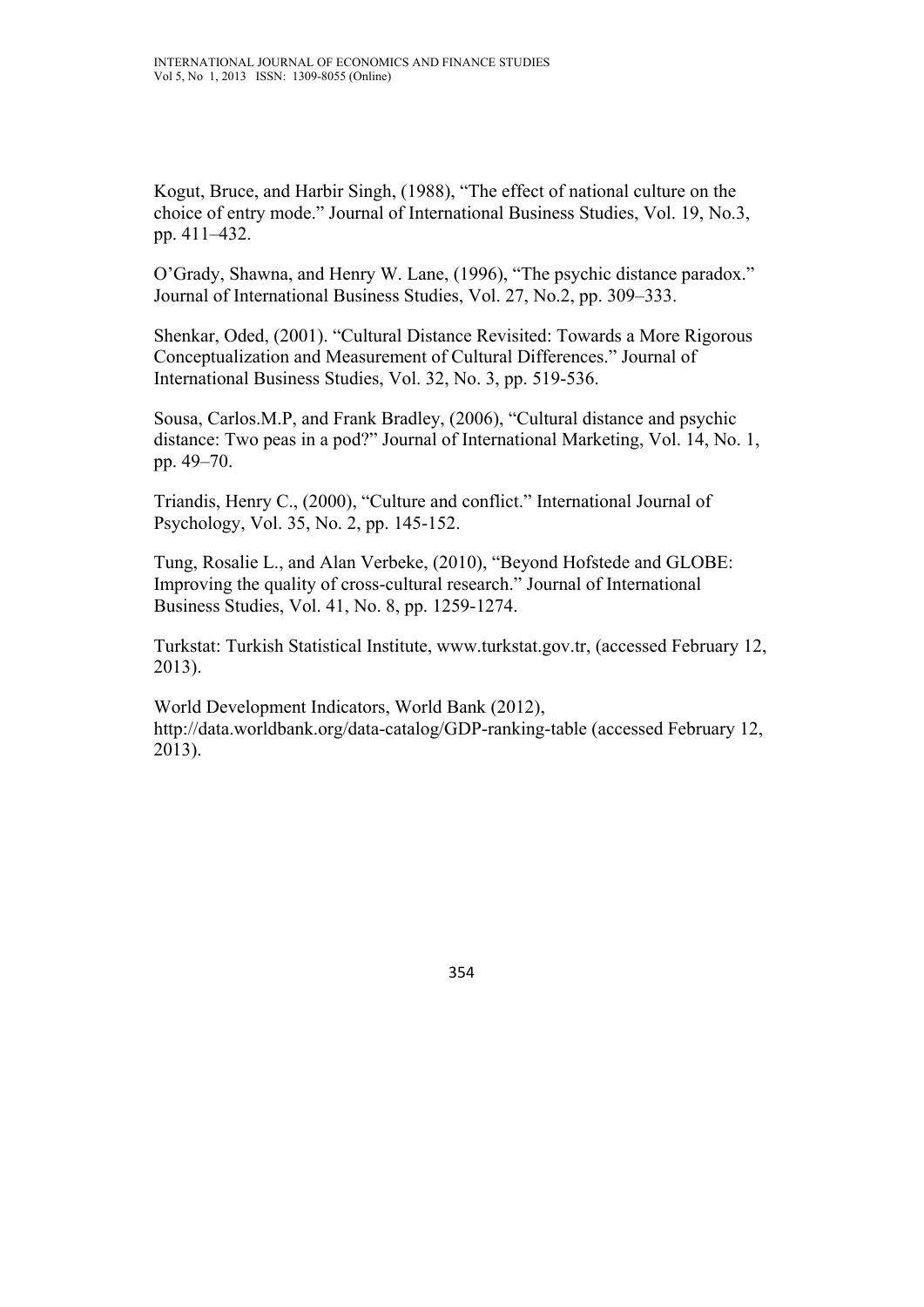#### **Annex: Model and Data**

x denotes the value religion\_f, y denotes FDI.

y= $β_0+β_1 x$ 

Dependent Variable: Y\_POL Method: Least Squares Date: 04/14/13 Time: 15:05 Sample: 1 25 Included observations: 25

| Variable                                                                          | Coefficie<br>nt                                  | Std. Error                                                                             | t-Statistic | Prob.                                        |
|-----------------------------------------------------------------------------------|--------------------------------------------------|----------------------------------------------------------------------------------------|-------------|----------------------------------------------|
| $\mathcal{C}_{\mathcal{C}}$                                                       | 1796.312                                         | 2658.499                                                                               | 0.675686    | 0.5060                                       |
| X POL                                                                             | 4025.434                                         | 2758.536                                                                               | $-1.459265$ | 0.1580                                       |
| R-squared<br><b>Adjusted R-squared</b><br>S.E. of regression<br>Sum squared resid | 0.084739<br>0.044945<br>6968.128<br>$1.12E + 09$ | Mean dependent var<br>S.D. dependent var<br>Akaike info criterion<br>Schwarz criterion |             | 5100.000<br>7130.205<br>20.61270<br>20.71021 |
| Log likelihood<br>Durbin-Watson stat                                              | 255.6587<br>1.438616                             | F-statistic<br>Prob(F-statistic)                                                       |             | 2.129454<br>0.158016                         |

Dependent Variable: Y\_TUR Method: Least Squares Date: 04/14/13 Time: 15:18 Sample: 1 25 Included observations: 25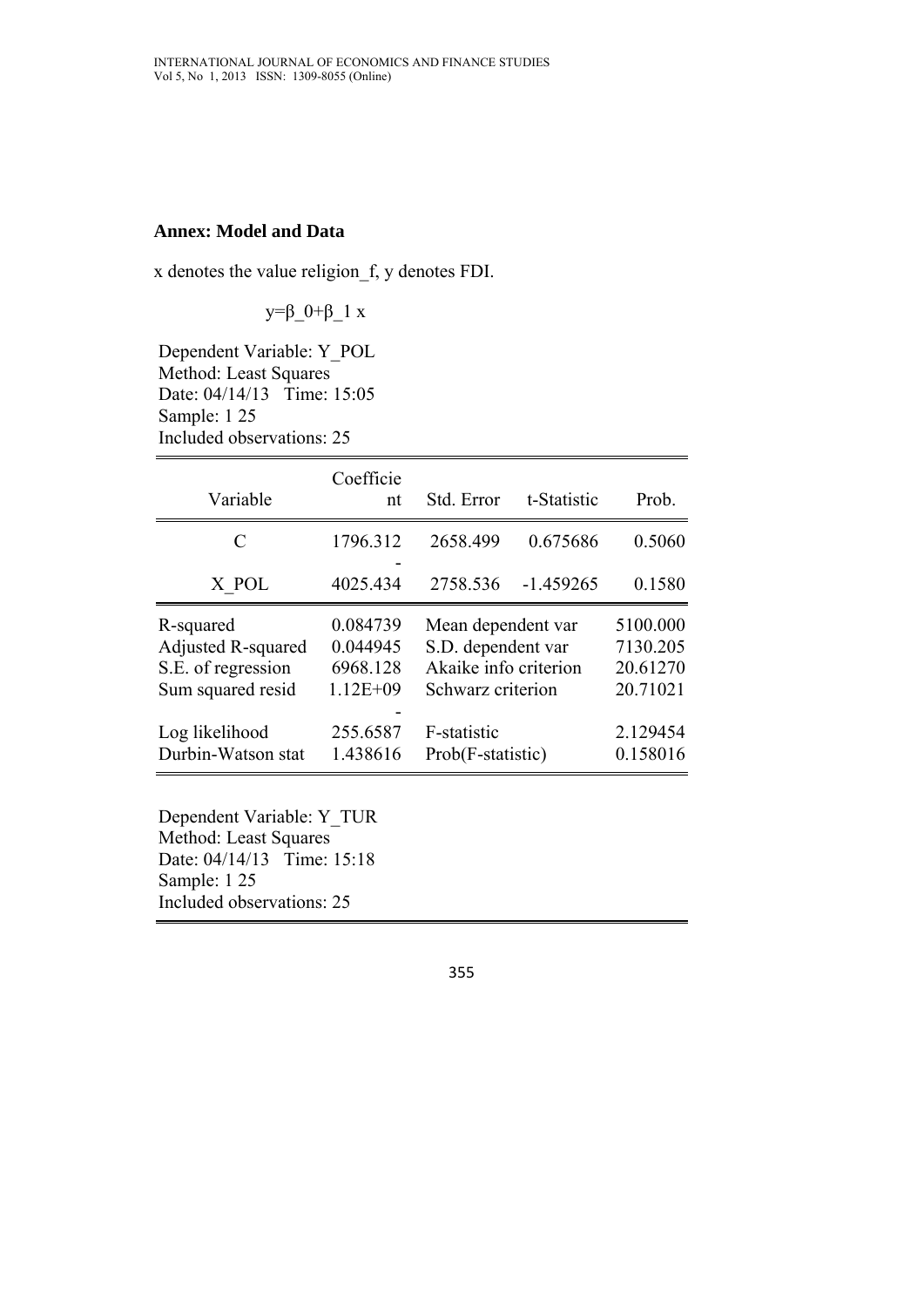| Variable                                                                   | Coefficie<br>nt                                  | Std. Error                                                                             | t-Statistic | Prob.                                        |
|----------------------------------------------------------------------------|--------------------------------------------------|----------------------------------------------------------------------------------------|-------------|----------------------------------------------|
| C                                                                          | 15580.93                                         | 6656.606                                                                               | 2.340672    | 0.0283                                       |
| X TUR                                                                      | 10253.53                                         | 5468.845                                                                               | $-1.874899$ | 0.0736                                       |
| R-squared<br>Adjusted R-squared<br>S.E. of regression<br>Sum squared resid | 0.132574<br>0.094860<br>4910.294<br>$5.55E + 08$ | Mean dependent var<br>S.D. dependent var<br>Akaike info criterion<br>Schwarz criterion |             | 3237.040<br>5161.188<br>19.91267<br>20.01018 |
| Log likelihood<br>Durbin-Watson stat                                       | 246.9084<br>1.928902                             | F-statistic<br>Prob(F-statistic)                                                       |             | 3.515245<br>0.073561                         |

| Country_i |           | Relig f    | Country j's FDI in     |
|-----------|-----------|------------|------------------------|
|           | Country j |            | Country i (mill. Euro, |
|           |           |            | Stocks)                |
| Poland    | Austria   | $-1,29153$ | 4702                   |
| Poland    | Belgium   | $-1,03204$ | 4206                   |
| Poland    | Bulgaria  | $-0,53052$ | 44                     |
| Poland    | Czech     | $-0,77256$ | 270                    |
|           | Republic  |            |                        |
| Poland    | Denmark   | $-0,79$    | 3059                   |
| Poland    | Estonia   | $-0,27103$ | 80                     |
| Poland    | Finland   | $-0,79$    | 1356                   |
| Poland    | France    | $-1,03204$ | 19051                  |
| Poland    | Germany   | $-1,03204$ | 20558                  |
| Poland    | Greece    | $-0,79$    | 723                    |
| Poland    | Hungary   | $-1,03204$ | 622                    |
| Poland    | Ireland   | $-1,29153$ | 898                    |
| Poland    | Italy     | $-1,03204$ | 8106                   |
| Poland    | Latvia    | $-0,77256$ | 25                     |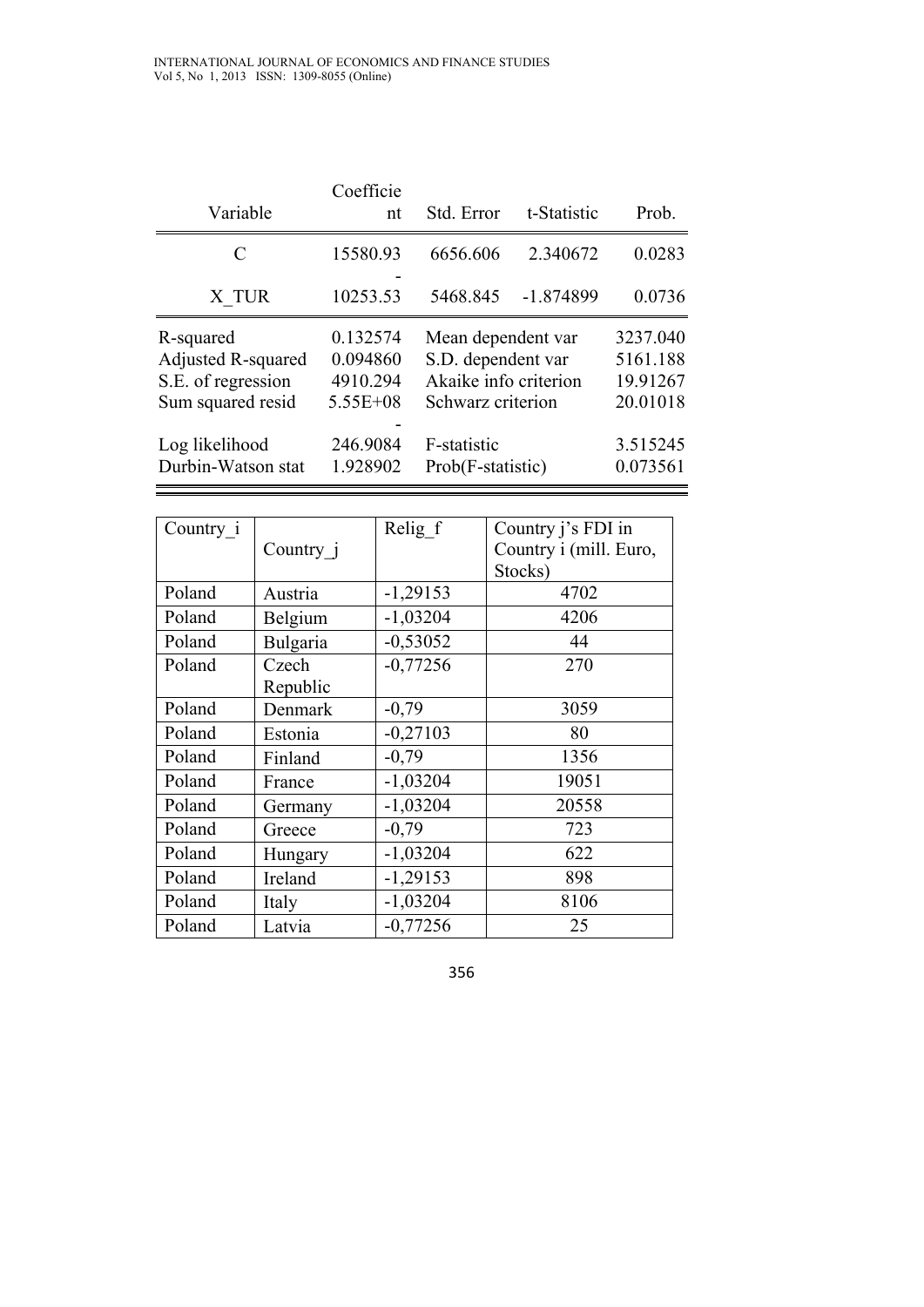| Poland    | Lithuania           | $-1,03204$            | $-25$                                                       |
|-----------|---------------------|-----------------------|-------------------------------------------------------------|
| Poland    | Luxembourg          | $-1,29153$            | 15737                                                       |
| Poland    | Netherlands         | $-1,03204$            | 22956                                                       |
| Poland    | Portugal            | $\overline{-1,03204}$ | 1238                                                        |
| Poland    | Romania             | $-0,53052$            | 19                                                          |
| Poland    | Slovakia            | $-1,03204$            | 244                                                         |
| Poland    | Slovenia            | $-1,03204$            | 80                                                          |
| Poland    | Spain               | $-1,29153$            | 8593                                                        |
| Poland    | Sweden              | $-0,53052$            | 9078                                                        |
| Poland    | Turkey              | 1,277159              | 62                                                          |
| Poland    | United<br>Kingdom   | $-0,53052$            | 5818                                                        |
|           |                     |                       |                                                             |
| Country_i | Country_j           | Relig_f               | Country j's FDI in<br><b>Country I</b><br>(mill.Euro, stock |
| Turkey    | Belgium             | 1,017674              | 4918                                                        |
| Turkey    | Bulgaria            | 0,758188              | $\overline{2}$                                              |
| Turkey    | Czech               | 1,277159              | 182                                                         |
| Turkey    | Republic<br>Denmark | 1,277159              | 248                                                         |
| Turkey    | Estonia             | 1,277159              | $\mathbf{0}$                                                |
| Turkey    | Finland             | 1,277159              | 3418                                                        |
| Turkey    | France              | 1,017674              | 5514                                                        |
| Turkey    | Germany             | 1,017674              | 10284                                                       |
| Turkey    | Greece              | 1,017674              | 3413                                                        |
| Turkey    | Hungary             | 1,277159              | 14                                                          |
| Turkey    | Ireland             | 1,277159              | 1200                                                        |